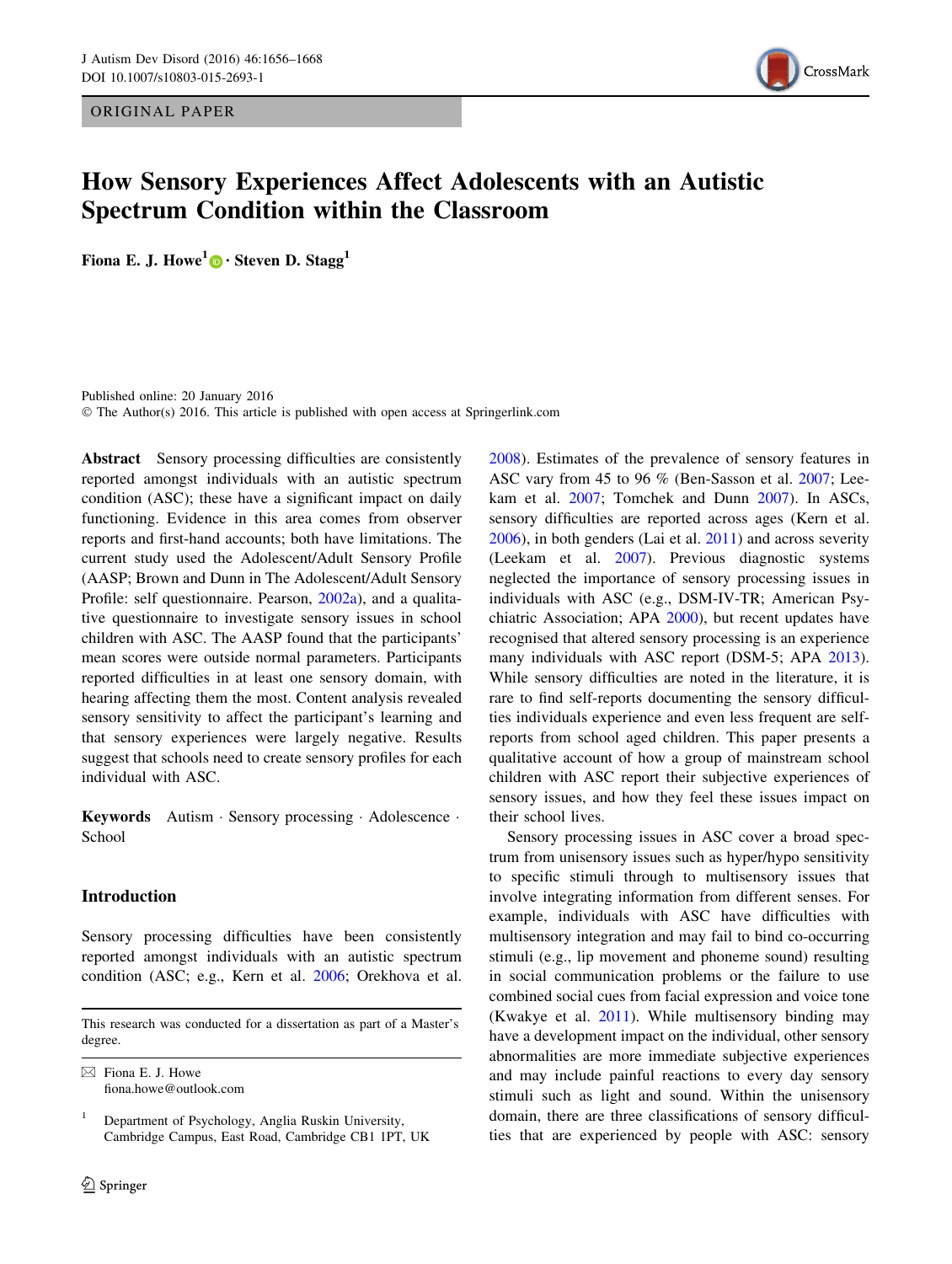sensitive, sensory insensitive (Watling et al. [2001](#page-12-0)) and sensory seeking (Miller et al. [2007\)](#page-11-0). The classification experienced is dependent on both the situation and the sensory modality (Baranek et al. [2006](#page-10-0)).

Hyper and hypo sensory issues can have a major impact on the life of the individual experiencing sensory disturbance. Families with children with ASC adapt their daily lives around the sensory issues of their children, and sensory processing issues often exclude their children from joining in certain activities (Schaaf and Zoghbi [2011](#page-11-0)). While sensory issues may be easier to accommodate in the home environment, the school environment presents particular challenges that may heighten sensory issues in the child (Fernández-Andrés et al. [2015](#page-11-0)). For example, Humphrey and Lewis [\(2008](#page-11-0)) documented anxiety in children with ASC caused by having to move through corridors full of people pushing into each other. Accessing school is part of a child's everyday life, but for a child with ASC this comes with multiple challenges (Humphrey and Lewis [2008\)](#page-11-0). Brown and Dunn ([2010\)](#page-10-0) explored differences in sensation seeking and avoiding in children with ASC when they were at home and when they were at school. These two quadrants were found to have good and fair correlations, which led to the conclusion that these sensory processing styles have qualities that are both universal and context specific. For example, with sensory avoiding, both the teacher and the parent may report a child to put their hands over their ears in response to a noise; however, if the child's home environment is quieter than their school environment, the parent would observe fewer auditory reactions than the teacher.

Inability to concentrate or over preoccupation with sensory stimuli may have negative outcomes for the child's schooling. For example, Ashburner et al. [\(2008](#page-10-0)) compared the sensory processing patterns and educational outcomes of children with ASC to neurotypical children with matched intelligence quotients. The results showed that for the children with ASC, difficulties with auditory filtering, sensory under-responsivity and sensory seeking were associated with underachieving academically. Hilton et al. [\(2010](#page-11-0)) found atypical sensory responses to be possible predictors of the severity of social impairment and that the more severe a participant's sensory issues were the more social problems they experienced. This would mean sensory processing issues also have an impact on the child's ability to socialise with classmates.

In order to better understand the sensory experiences of children in the classroom research needs to access the first—hand accounts of these children. However, the majority of data in this area is collected using third hand reports (e.g., Tomchek and Dunn [2007\)](#page-12-0), and there are a limited amount of self-report and autobiographical accounts that provide a subjective view of people with ASC living with these sensory processing difficulties. Research conducted on children most commonly uses the Sensory Profile (SP; Dunn [1999](#page-11-0)) to gain information about processing abnormalities. The SP is designed specifically for children aged 3–10 years of age, and is completed by a caregiver who has daily contact with the child. Relying on data collected from an observer, specifically one who is a care-giver, is a limitation due to individual judgment differences and emotional bias (Reynolds and Lane [2008](#page-11-0)). First-hand reports describing sensory difficulties are less well documented, but those that do exist provide an insight into individual experiences. In adults, sensory processing issues have been described as fear provoking (e.g., Volkmar and Cohen [1989](#page-12-0)) and causing physical pain (e.g., Smith and Sharp [2013\)](#page-11-0). Research investigating the school environment is sparse with information coming from autobiographical accounts (Grandin [2014\)](#page-11-0) and few research studies. Ashburner et al. ([2013\)](#page-10-0) employed qualitative techniques to study this issue, and interviewed three adolescents in research which begins to uncover the subjective experiences of sensory processing issues. Her work was able to highlight (on a relatively small sample) how sensory pain is experienced and what measures individuals take to avoid potentially stressful sensory situations. In order to gain an in depth explanation of the real life experiences of individuals with ASC, more qualitative research is needed in the area of special education needs and specifically autism (DfES [2001;](#page-11-0) Tavassoli et al. [2013](#page-11-0); Prince-Hughes [2002\)](#page-11-0). This can then be combined with scientific theories and empirical research to create a more detailed understanding of this disability (Chamak et al. [2008](#page-11-0)).

The current study investigates the experiences of children with ASC whilst they are in a classroom at school and does so using a qualitative technique in order to access the children's subjective experiences of sensory issues within this environment. We also used the Adolescent/Adult Sensory Profile (AASP; Brown and Dunn [2002a](#page-10-0)) to establish objectively whether or not our sample did in fact represent a group of ASC children with sensory processing issues. The specific research question for the qualitative section is 'How do adolescents with autistic spectrum conditions perceive sensory differences to be affecting their learning experiences within the classroom?'

### Methods

#### Design

The qualitative data was collected through the use of a specifically designed questionnaire that required written responses. Some individuals with ASC prefer to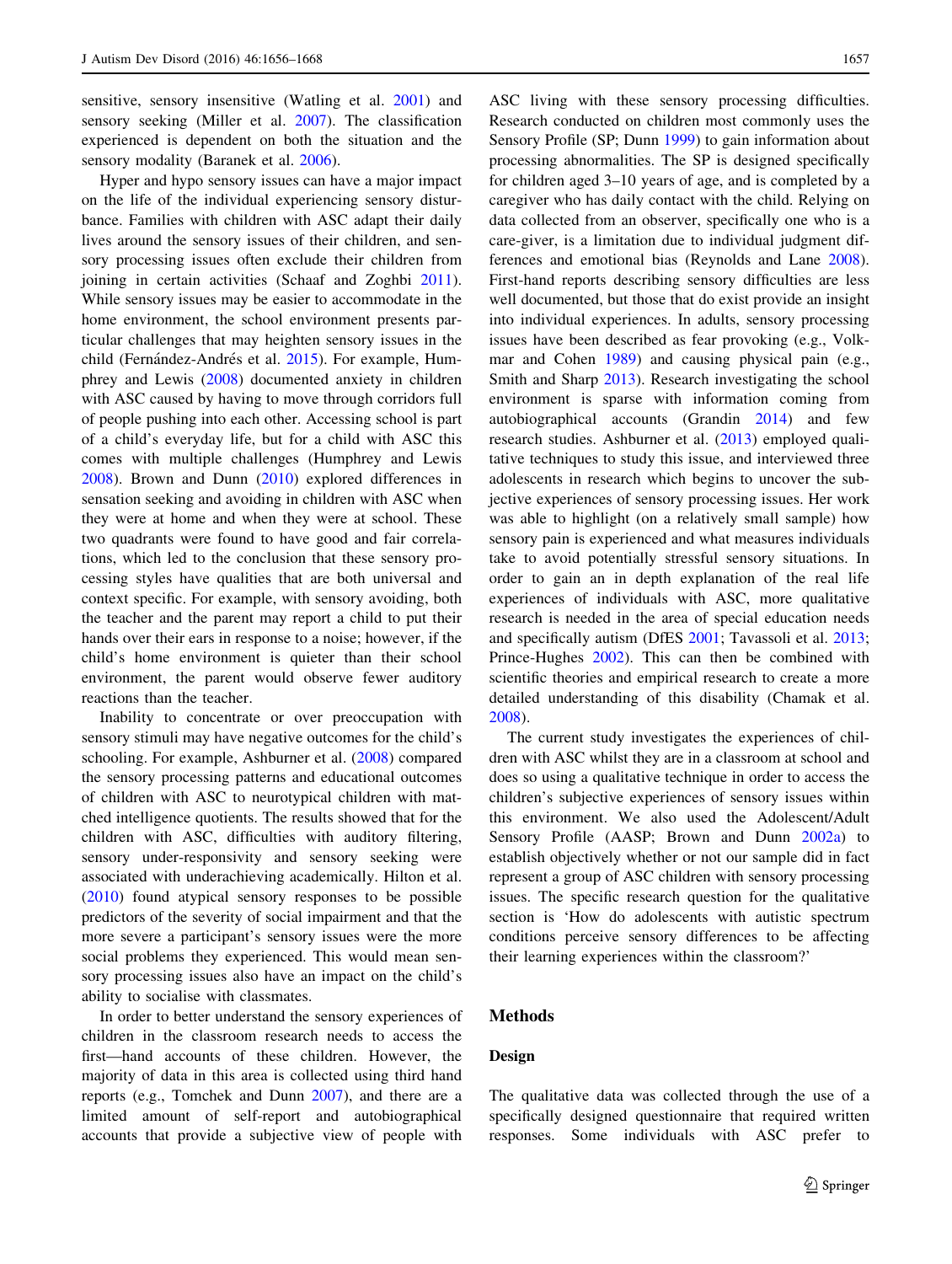communicate through written rather than verbal responses, and they feel more able to express themselves in this form than in direct social situations (Jones et al. [2003\)](#page-11-0). Whilst vocalising feelings can be difficult for a person with ASC, written language can come quite fluently (Attwood [1998](#page-10-0); Gerland [2003](#page-11-0)). Quantitative data was collected using the AASP.

### **Participants**

Adolescents who had a diagnosis of ASC and were currently attending school were approached. The participants all attended mainstream school. Sixteen participants took part in the research (12 males and 4 females) aged between 12 and 17 (mean age of 14.4 years). All participants had an existing diagnosis of an ASC and had a Statement of Special Education Needs (SSEN) where ASC was stated as their primary learning difficulty. The participants did not have a diagnosis of any co-morbid learning disabilities, and their Special Educational Needs Co-ordinator (SENCo) verbally confirmed the child's ability to comprehend the study. The participants came from three schools in the East of England.

#### School 1

Four male participants came from School 1. All attended the Enhance Resources Centre (EHC) at this school. In order to attend the EHC a child has to be working at National Curriculum level 2 and needs extra support for the mainstream curriculum but are too able for an Area Special School. The children are in the EHC for literacy and numeracy lessons, and are taught in small numbers with extra support. They attend mainstream for their other lessons with 1:1 full time support.

#### School 2

Nine participants (two female and seven male) came from School 2. This school has an ASC Centre that all of the participants attend. The aim of the provision is to provide a calm and structured learning environment that reduces anxiety levels and increases learning potential in pupils with autism. The pupils attend at least the beginning of mainstream lessons in order to receive the 'teaching' part of a lesson and can then go back to the provision to complete their work with a teaching assistant if they need to. The provision is purely for pupils with autism and they have to have a SSEN with autism identified as their primary need in order to attend. They also have to have the ability to access a mainstream classroom under the appropriate support.

#### School 3

Two female participants came from School 3. These participants attended mainstream classes and have access to support from TA's where it is appropriate.

#### Refusal and Drop Off Rates

Five secondary schools were contacted: four schools responded and three gave their permission for the study to take place. From these schools 25 children were approached by their Special Educational Needs Coordinator to take part in the study and 16 of the parents and children gave their consent. Six of the parents did not give consent because they thought the study would cause their children too much distress.

Out of the 16 participants that agreed to take part in the research 15 completed both questionnaires. One participant did not complete all of the sections in the AASP, but they did complete the qualitative questionnaire.

Informed consent was obtained from all individual participants included in the study. Full ethical approval was received by the Faculty Research Ethics Panel for Science and Technology at Anglia Ruskin University.

#### Procedures and Data Collection Methods

No procedure was the same because the participants had the choice of whether they completed the study at home or at school, and had the option of support in the form of a teaching assistant or a parent. To avoid them becoming overwhelmed, they did not have to complete the study all at once. A total of six participants chose to complete the study at home and five completed it independently. All the participant's responses were recorded in written format; those who had assistance would either have written the answers for themselves or dictated their answer for their support to write down.

#### Measurements: AASP (Brown and Dunn [2002a\)](#page-10-0)

The AASP is a self-report questionnaire. It is designed to measure the effect of sensory processing on functional performance and to identify an individual's sensory processing pattern. It consists of 60 items that are split into six sections: taste/smell processing, movement processing, visual processing, touch processing, activity level and auditory processing. Each item belongs to a quadrant: low registration, sensation seeking, sensory sensitive and sensation avoiding. The items describe behaviours the participants have to rate depending on how often they perform them. This rating is done on a Likert type scale from almost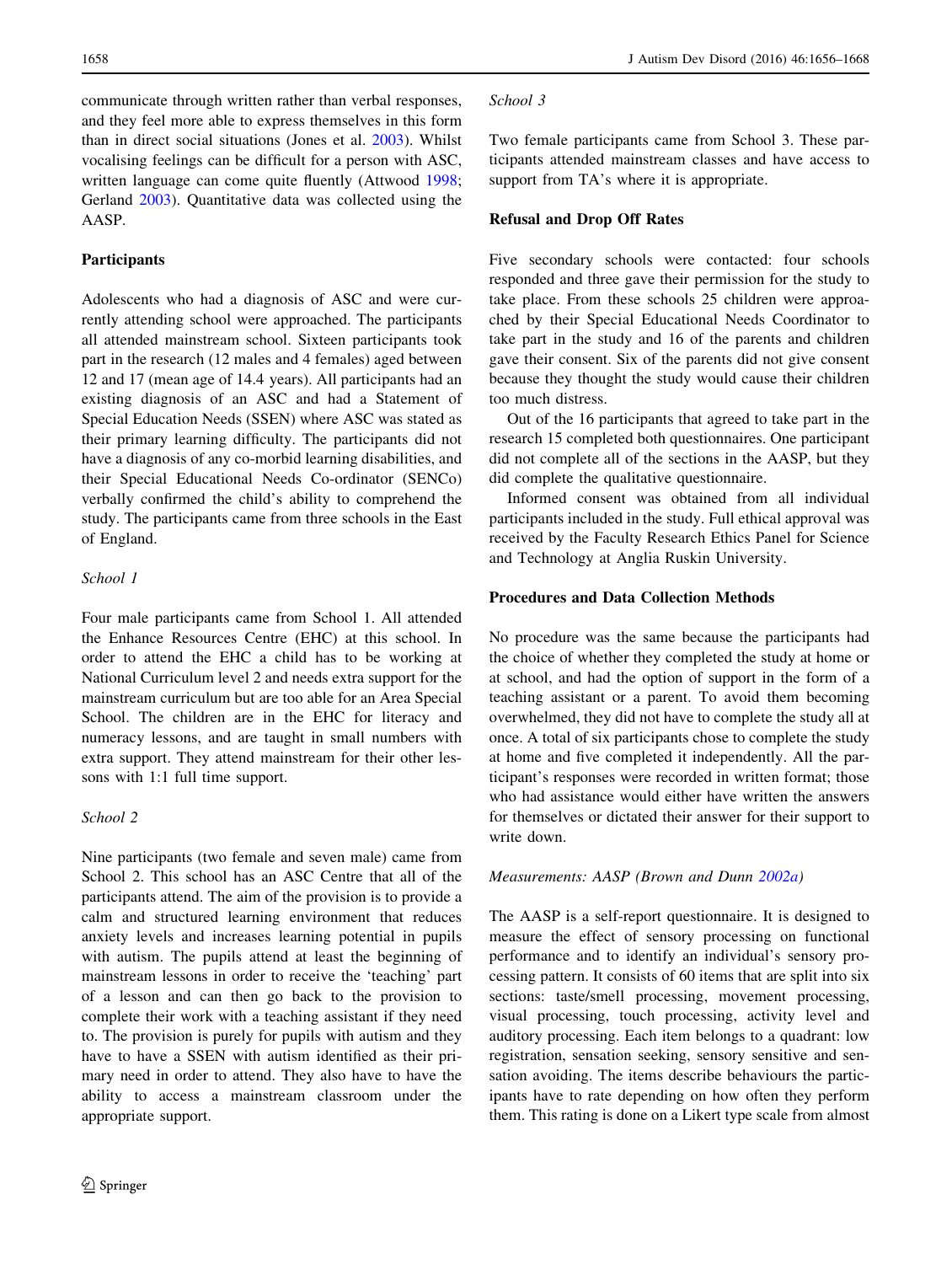never to almost always. If the participants have never experienced a behaviour described they left this item blank. The internal consistencies of the quadrants are between 0.64 and 0.78 (Cronbach's alpha). Reliability statistics for the quadrants are between 0.639 and 0.775 (alpha coefficients) and validity statistics are between 3.58 and 4.51 (standard errors of measurement; Brown and Dunn [2002b](#page-10-0)).

Questionnaire The questionnaire was created by the researcher for the current research to collect data about the participant's sensory experiences. It consisted of four sections, one for each sense: touch, hearing, vision and smell. The design of the questions was based on worksheets produced by Attwood [\(1998\)](#page-10-0) and Gaus [\(2011](#page-11-0)). The questions were chosen to address the research question. This process started by designing a semi-structured interview and then altering the questions to make them suitable for written responses. Questions took the form of rating scales and open and closed questions that needed written answers. See "Appendix 1" for a full copy of the questionnaire.

#### Qualitative Data Analysis

The technique used to analyse the data was content analysis (Marks and Yardley [2004](#page-11-0)); this involves the identification of codes within the data and counting the frequency in which they appear. The data display methods were a combination of Connor [\(2012](#page-11-0)) and Finlay and Lyons [\(2001](#page-11-0)). This method consists of displaying the analysis of frequency counts in a number of tables, making the codes and counts clearly seen and patterns across the data apparent. The analysis process began with the lead researcher familiarising herself with the data. Then the participants' answers were separated into individual comments, and notes for initial codes were made. The codes began as open and flexible accounts to allow for development throughout the analysis with the codes becoming more final as the analysis progressed. Similar codes were amalgamated, and this was repeated until no further condensing was possible. Themes capturing the elements of each group of codes were attributed. Part of this process involved using exclusive coding; each piece of data belonged to only one code. This meant making sure that the code descriptions were clear enough for the data to be included in only that one code, and there were no possible overlaps with another. The aim of the code definitions was to describe the code in a way that meant another researcher could place the data in the exact same code.

Once the process of coding was complete an independent coder (not involved with this study) placed the data in the established codes and a test of inter-rater reliability was performed (Cohen's Kappa = 0.90,  $p < .001$ ) which suggested that the codes were clear and applicable. To ensure codes were accurately represented and to provide evidence of code consistency across participants, quotes were carefully selected to describe the codes and a full list is included in '['Appendix 2](#page-8-0)''. The analysis used all of the data; deviant cases were put in other and were discussed if they related to other existing codes. Whilst this could be interpreted as ignoring data, content analysis specifically analyses themes and a single occurrence would not be sufficient. A selection of code examples were given for each code (see ''[Appendix 2](#page-8-0)'' for the complete coding manual), so that as recommended by Marks and Yardley [\(2004](#page-11-0)), readers can make their own decision about coding quality. The comments that are in the code other have been presented in the appendices for the same reason (see "[Appendix 3](#page-9-0)" for the *other* comments).

### **Results**

#### The Adolescent/Adult Sensory Profile

The data from two participants was removed due to incorrect completion of the measure; in total the data from 14 participants was used. Some items on the sensory profile were left blank, and this resulted in  $\langle 2 \rangle$  % of missing data. Little's missing completely at random test was performed on the data set to assess whether the data were missing at random. The resulting Chi square analysis was not significant  $x^2(462) < .0001$ ,  $p = 1$  supporting the hypothesis that the missing data conformed to a random pattern. Missing values were then replaced using the expectation– maximisation method in SPSS.

Table [1](#page-4-0) shows the sensory profile classifications and average quadrant scores for each participant. Two participants scoring outside the normal range on one quadrant (14 %), four scored outside the normal range on two quadrants (29 %), six scored outside the normal range on three quadrants (43 %) and two scored outside the normal range on four quadrants (14 %). These data suggest that all participants experienced some sensory issues outside of normal parameters.

#### **Ouestionnaire**

For the questionnaire, the participants rated how much each sense affected them specifically in the classroom. These ratings were on a scale from 1 to 10 (1 being the lowest and 10 being the highest). The mean scores were calculated for each sense. Hearing was rated as being the sense that affected the participants the most in the classroom  $(M = 6.18, SD = 2.90)$ , followed by touch  $(M = 4.88,$  $SD = 2.26$ , smell  $(M = 4.29, SD = 2.98)$  and vision  $(M = 4.06, SD = 2.70).$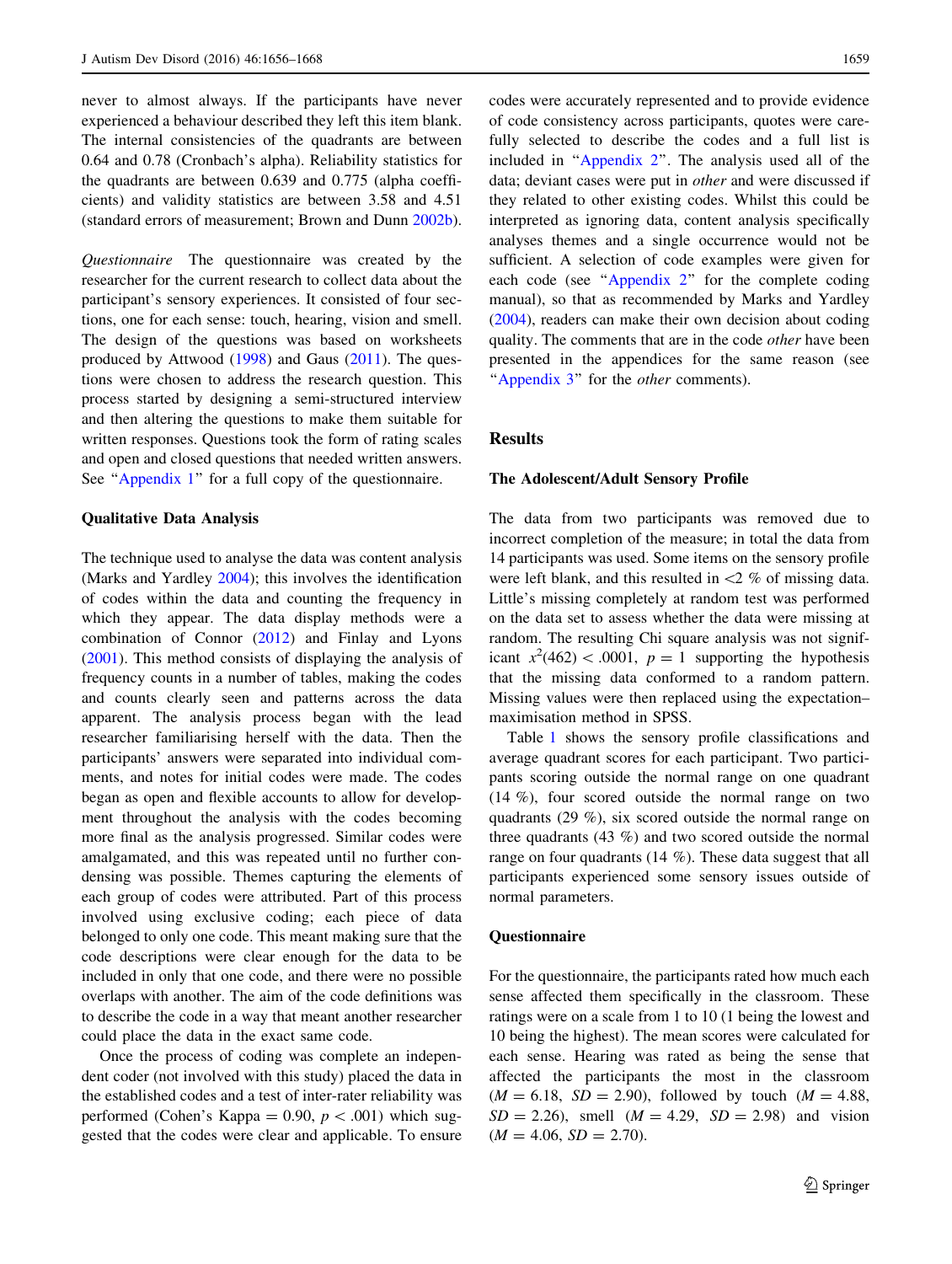<span id="page-4-0"></span>Table 1 The participant's scores from the Adolescent/Adult Sensory Profile (Brown and Dunn [2002a\)](#page-10-0)

| Participant <sup>a</sup>                                       | Classifications for sensory profile quadrants <sup>b</sup> |                   |                     |                    |                       |  |
|----------------------------------------------------------------|------------------------------------------------------------|-------------------|---------------------|--------------------|-----------------------|--|
|                                                                | Low registration                                           | Sensation seeking | Sensory sensitivity | Sensation avoiding | quadrants<br>affected |  |
| 1                                                              | More than most                                             | Less than most    | More than most      | More than most     | 4                     |  |
| $\overline{2}$                                                 | More than most                                             | Similar to most   | More than most      | More than most     | 3                     |  |
| 3                                                              | More than most                                             | Less than most    | Much more than most | More than most     | 4                     |  |
| 4                                                              | More than most                                             | Similar to most   | More than most      | More than most     | 3                     |  |
| 5                                                              | More than most                                             | Similar to most   | More than most      | More than most     | 3                     |  |
| 6                                                              | More than most                                             | Similar to most   | More than most      | Similar to most    | 2                     |  |
| 7                                                              | Similar to most                                            | Similar to most   | Less than most      | Similar to most    | 1                     |  |
| 8                                                              | More than most                                             | Less than most    | Similar to most     | Similar to most    | 2                     |  |
| 9                                                              | Similar to most                                            | Less than most    | Similar to most     | Similar to most    | 1                     |  |
| 10                                                             | Similar to most                                            | Less than most    | Much more than most | Similar to most    | 2                     |  |
| 11                                                             | More than most                                             | Less than most    | More than most      | Similar to most    | 3                     |  |
| 12                                                             | More than most                                             | Similar to most   | More than most      | More than most     | 3                     |  |
| 13                                                             | Much more most                                             | Similar to most   | Much more than most | More than most     | 3                     |  |
| 14                                                             | Much more most                                             | Similar to most   | More than most      | Similar to most    | 2                     |  |
| Percentage of participants scoring<br>outside the normal range | 79                                                         | 43                | 93                  | 50                 |                       |  |
| Average quadrant scores, ranges                                | $M = 43(26-57)$                                            | $M = 44(35-54)$   | $M = 42(22 - 55)$   | $M = 43(28-55)$    |                       |  |
| and standard deviations                                        | $SD = 7.48$                                                | $SD = 6.22$       | $SD = 8.84$         | $SD = 8.57$        |                       |  |

<sup>a</sup> Two participant's data were removed for incorrect completion of the measure

 $<sup>b</sup>$  Classifications are based on the performance of individuals aged 11–17 years old who have no disabilities (n = 193)</sup>

Data from the questionnaire showed that 88 % of the participants were affected by issues relating to hearing, 75 % by touch, 50 % by vision and 38 % smell (Table [2](#page-5-0)). All of the participants reported difficulties with at least one sense.

### Question 1: Do You Think These Sensory Difficulties Affect Your Learning? If Yes, How Do They Do This?

All answers for hearing were 'yes', the participants do think their sensory difficulties affect their learning. The majority of responses described a reduction in concentration, which would lead to the participants missing sections of their lessons. Noise often provoked a physical response in the participants leading to further distraction. Three comments from the ''hearing'' questions described the anxiety that is caused by anticipating an unexpected adverse input in this modality, for example, ''anxiety every time I did cookery because it was about a certain teacher''. One of the comments under other was ''when I am in mainstream classrooms I can hear lots of conversation/ noise and it makes me feel tired'' and is a response that is repeated in vision.

Out of the participants that reported sensory issues with touch, five stated that they did not think these problems affect their learning. Reduction in concentration was cited by three participants, but touch issues are not constant for participants. One of these comments came with an explanation: "only when I'm stressed, or things go wrong". This suggests that touch processing can become an issue when a person is already in a negative state.

Similarly to hearing, reduction in concentration has the highest count for vision compared to the other codes in this sense. The code sometimes, combined with the same code from touch, provides further evidence of sensory processing not being a constant issue. Very little detail was given by the participants for these comments, and so it is not clear what factors might cause sensory issues to be present. One participant under other stated that they get tired; a comment describing being tired was also made for hearing. A total of three participants stated that vision difficulties did not affect their learning.

Out of the few participants who reported smell as causing them difficulties at school the majority stated that they did not consider this to affect their learning. The participants who did consider this sense an issue found it to reduce their concentration. The wording used within both of the comments for this code could suggest that in the same way as vision and touch, these issues are not constant: "sometimes" and "they can distract me".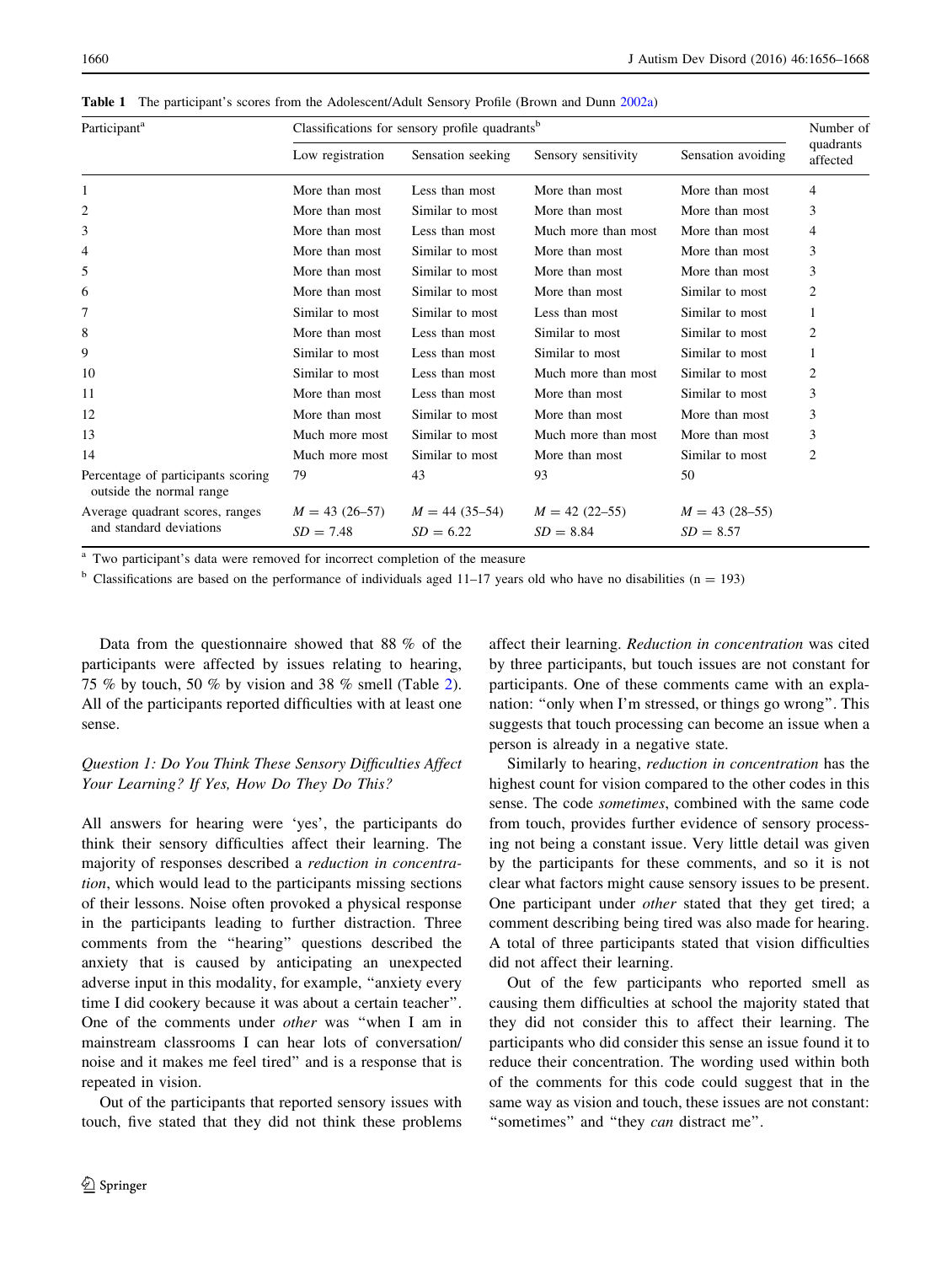|                                                        | <b>Senses</b>   |                   |                  |                 |  |
|--------------------------------------------------------|-----------------|-------------------|------------------|-----------------|--|
|                                                        | Hearing         | Touch             | Smell            | Vision          |  |
| No. of participants affected by the sense <sup>a</sup> | 14              | 12                |                  |                 |  |
| Percentage of participants affected by the sense       | 88              | 75                | 44               | 56              |  |
| Means, ranges and standard deviations                  | $M = 6.18(1-9)$ | $M = 4.88(1.5-8)$ | $M = 4.29(1-10)$ | $M = 4.06(1-9)$ |  |
|                                                        | $SD = 2.90$     | $SD = 2.26$       | $SD = 2.98$      | $SD = 2.70$     |  |

<span id="page-5-0"></span>Table 2 The participant's scores from the questionnaire rating how much each sense affects them in the classroom

<sup>a</sup> Out of a total of 16 participants

### Question 2: How Does it Make You Feel When You Experience These Sensory Difficulties?

Hearing again was a major concern reported by most of the participants and generated the greatest number of codes. Anxious and uncomfortable were the codes most commonly found in the questionnaire responses. These were closely followed by frustrated, annoyed and physical discomfort. Physical discomfort is made up of descriptions that range from what can be considered a minor issue (''the scraping sound makes my tummy feel strange'') to actual pain (''shouting makes my ears hurt'').

Two codes were identified for touch: physical discomfort and *anxious* with the latter receiving the majority of the counts. Physical discomfort, similarly to hearing, ranges from a minor issue to actual pain. Another interesting comment within other was feeling ''even more stressed'' when experiencing touch difficulties. In question 1 the same participant reported to only experience sensory difficulties when stressed; touch making them even more stressed shows a stress/sensory vicious cycle.

Three codes are found within vision, all with two counts each: doesn't have an effect, physical discomfort and positive reaction. Within other ''annoyed'' appears as it does in hearing and ''I find it hard to concentrate'' links into the reduction in concentration code found in all of the senses in question 1. One participant described both a positive and a negative reaction to vision dependent on the situation: "they can make me feel happy, they can make me feel sad, depends on the situation''. Physical discomfort ranged from a minor issue to actual pain. Two participants stated that their vision difficulties do not have an effect on them. This is consistent with the findings in question 1 for vision, touch and smell.

The only comment that was consistent enough to become a code for smell was physical discomfort. Unlike the other three senses this code only contains comments describing minor physical discomfort.

Overall, one consistent code was found across all four senses: physical discomfort which occurred a total of 9 times. This means that having an adverse physical response to sensory input is something that happens in all senses across all participants. Another consistent code found across hearing, touch and vision was anxiety and this appeared 11 times.

### Question 3: Do You Think There are Any Positives About How You Experience Sensory Difficulties?

For hearing and smell the majority of the participants stated that they did not think there were any positives to how they experienced these sensory difficulties. For touch and vision the number of participants who thought there were positives was the same as the number of participants that thought there were negatives. The only answers that were expanded upon were the yes answers. From these, two codes were identified: the sensory input produces a positive and a positive comes as a side effect.

### Discussion

Similar to past research, all of our participants showed processing difficulties in at least one of the sensory profile quadrants, and 86 % of the participants scored outside the normal range on two or more of the quadrants. The participants were aware of their sensory issues, and all reported difficulties in the classroom within at least one sensory domain. Hearing was rated as being the sense that particularly affected the participants followed by touch, smell and vision. The adolescents in the study reported that sensory sensitivity affected their learning to some extent, and reported their sensory experiences within the classroom as largely negative.

Our findings from the AASP match those reported in previous research (Crane et al. [2009;](#page-11-0) Myles et al. [2007](#page-11-0)), and support sensory processing abnormalities as a feature in ASC. The questionnaire developed for this study furthered these results by enabling participants to explain how they experienced sensory processing issues in the classroom. All participants reported difficulties in the classroom within at least one sensory domain, which is consistent with previous research (Dawson and Watling [2000](#page-11-0)). Sensory issues involving hearing affected the participants most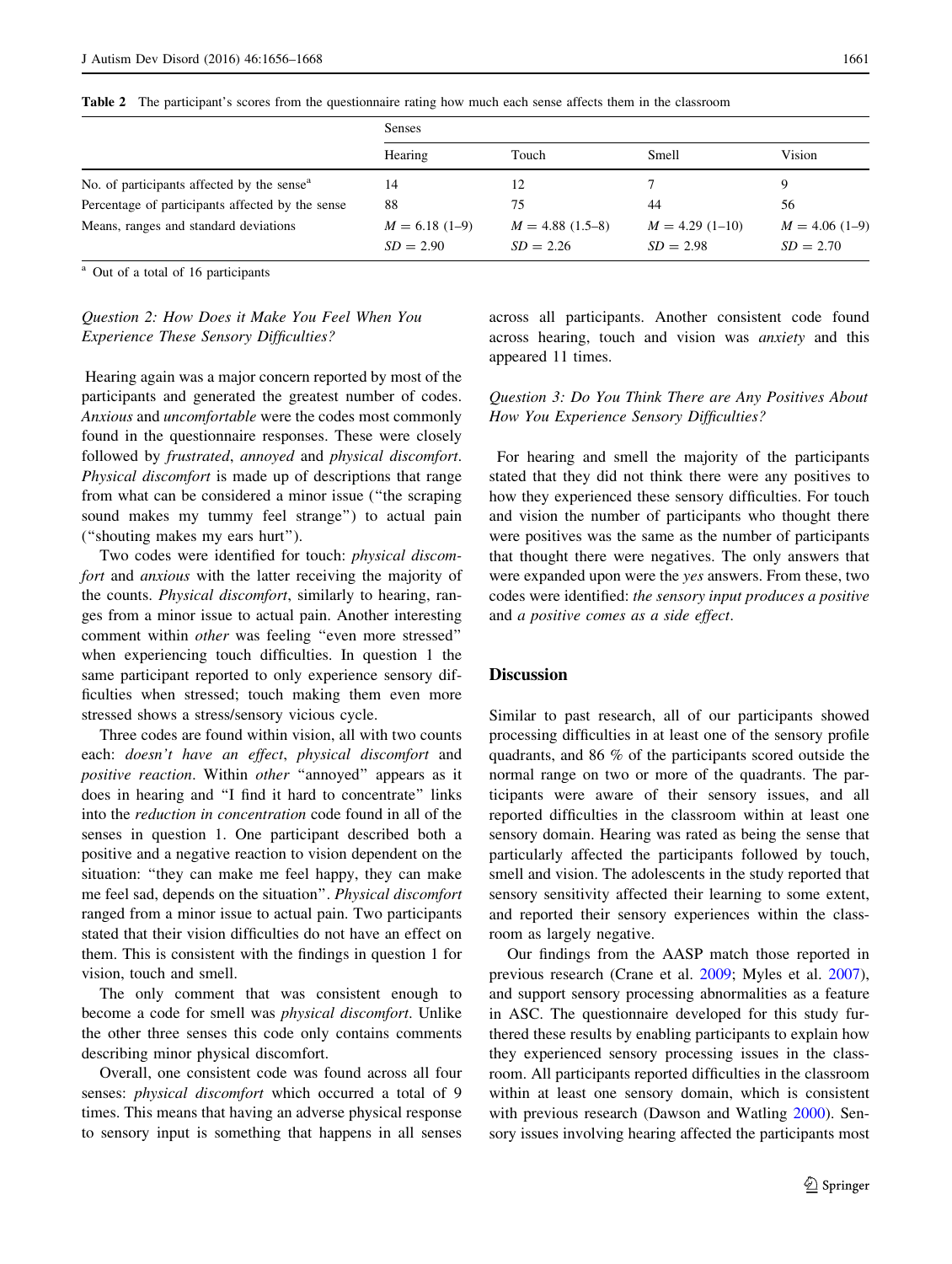within the classroom, followed by touch, smell and vision. Previous research has found difficulties with auditory processing being reported the most by individuals with ASC outside of the classroom context (Tomchek and Dunn [2007\)](#page-12-0).

In relation to learning, the most consistent theme across all four senses is a reduction in concentration with a total of 19 counts. Sensory issues with hearing, touch, vision and smell all distract from the focus of the classroom. Some participants reported problems in all four senses, and this significantly increases the amount of sensory input that is hindering concentration. Reduced concentration is consistent with first-hand reports of sensory processing difficulties in ASC both generally (Carrington and Graham [2001](#page-10-0); Jones et al. [2003\)](#page-11-0) and specifically in the classroom (Grandin [2014](#page-11-0)). Uncomfortable sensory stimuli may focus attention away from key elements of the environment (e.g., a class presentation) and sensitise attentional mechanisms to focus in on the distracting sensory stimuli (Desimone and Duncan [1995](#page-11-0)): thus environmental stimuli, which may not elicit bottom up attentional mechanism, or only weakly so, in typically developing children may become a prominent focus of attention in children with ASC. In this respect children with ASC may find it difficult to take top down control of competing attentional stimuli due to the negative and sometimes painful effect the stimuli provoke leading to poorer academic performance (Ashburner et al. [2008\)](#page-10-0). Noise within the classroom and hypersensitivity to this noise may also affect children beyond their reported level of a reduction in concentration. For example, Foxe et al. ([2015\)](#page-11-0) demonstrated that background noise disrupts multisensory integration in high-functioning individuals with autism making it harder for them to integrate phonemes with lip shapes; a process that aids comprehension in noisy environments.

Not all the participants considered their sensory problems to affect their learning. This means that whilst ASC individuals do experience sensory problems, these do not always have a significant self-perceived negative impact. The only exception to this is with hearing; all participants reported this to affect their learning.

One issue which has not received much attention in the literature is the feelings sensory issues provoke in individuals. Two codes were found consistently across all four senses: physical discomfort and anxiety. Physical discomfort consists of comments on a range from what could be considered moderate discomfort to physical pain. This level of physical discomfort is consistent with first-hand reports of ASC sensory experiences (e.g., Jones et al. [2003\)](#page-11-0). Pain thresholds in ASC have been reported to be lower than in typically developing controls (Cascio et al. [2008\)](#page-10-0), and these findings support a general over reaction to normally innocuous stimuli; however, evidence in this field is still equivocal (see Moore [2015](#page-11-0)). Children with ASC may also show greater behavioural reactions to pain than typically developing controls (Nader et al. [2004\)](#page-11-0). An inverse pain response (reporting pain when none should be present) has been documented in clinical settings, and discomfort may often be reported in the absence of confirmation of low sensory thresholds, suggesting that problems are occurring at higher stages of processing rather than being the result of heightened acuity at the sense organs (Tantam [2012](#page-11-0)). Sensory input to the point of causing such physical discomfort is consistent with the participant's scores for the sensory sensitive and sensation avoiding quadrants from the AASP. These identified the participants as having a low neurological threshold, which would mean they are over responsive to stimuli and would explain their levels of discomfort. Anxiety produced from sensory sensitivity was another source of discomfort and distress for the participants. Anxiety in children with autism is higher than in children without autism (Vasa et al. [2013](#page-12-0)) and is likely to come from many different sources, but concentration on sensory issues could prove a relatively easy way to reduce levels of anxiety in the school environment.

Not all aspects relating to sensory issues were reported as being negative. The code *sensory input produces a positive* is found across three senses (touch, vision and smell), and highlights that sensory input can produce positive experiences as well as the negatives ones. Positive aspects of sensory stimuli have also been reported in adults (Robertson and Simmons [2015\)](#page-11-0). The majority of positive comments include examples of sensory experiences providing a bonus, for example ''I know what's going on because my hearing is really good''. There is one comment that stands out as being slightly different to the rest in this code: ''you know what bothers you''. This comment is interesting because the participant is not stating a positive ability that their sensory processing provides, instead they are acknowledging they have negative sensory experiences, but knowing this information is in itself a positive. Robertson and Simmons ([2015\)](#page-11-0) also point out that being aware of stimuli that cause sensory stress and having control over them is an important method for elevating stress and anxiety.

A consistency that has been found across all the data is that sensory experiences are not a constant state, but are dependent on changing variables, for example sensory modality, specific sensory inputs and the situation a person is in at the time. For example, participants made the following comments: "only when I'm stressed", "they can make me feel happy, they can make me feel sad, depends on the situation'' and ''it can make me feel nice, or sick or disgusted, depending on the smell''. These comments support findings by Smith and Sharp ([2013\)](#page-11-0) that the impact of sensory stimuli on the individual is mediated by stress and situation. These findings have obvious implications for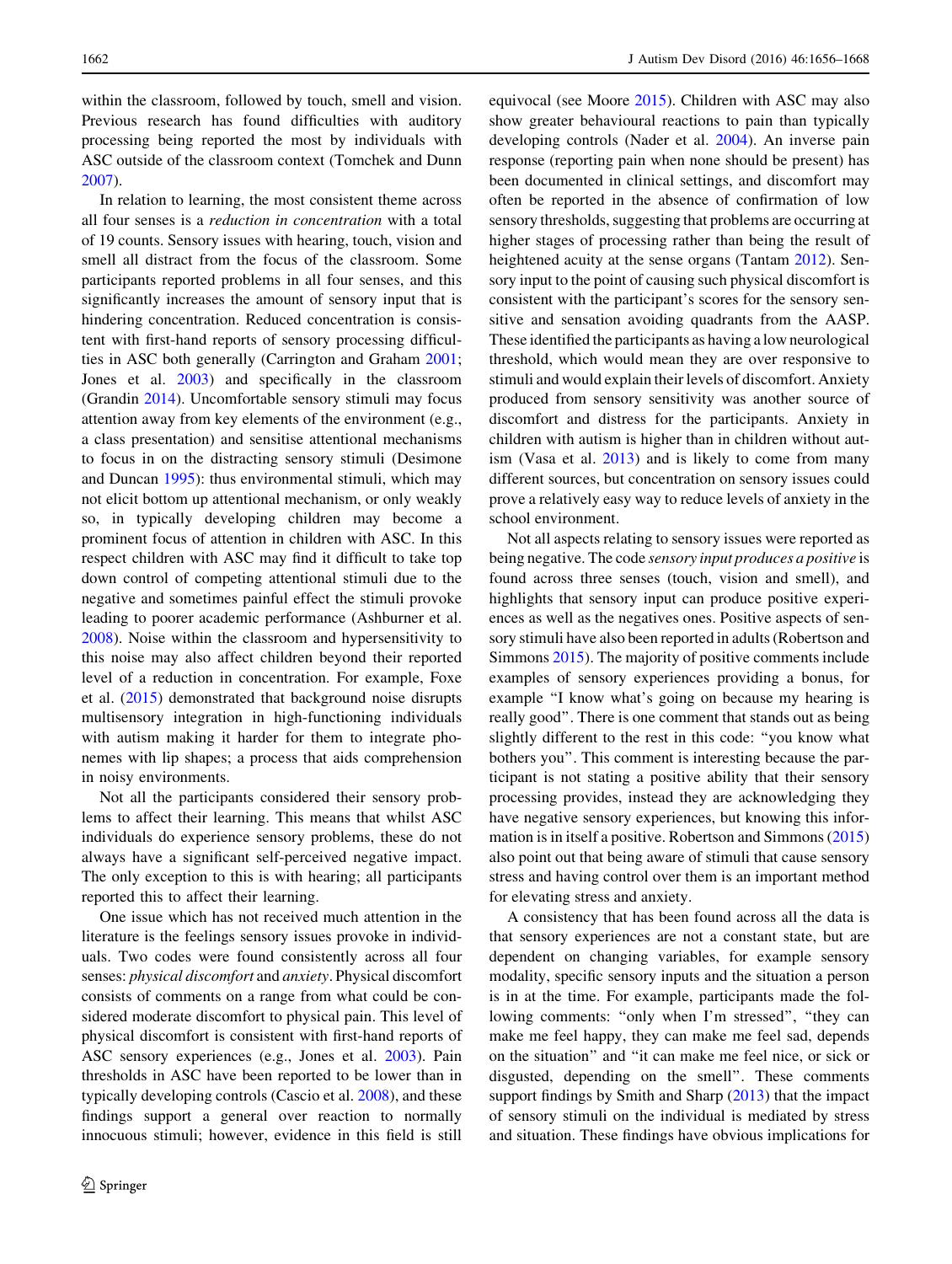a one size fits all approach to dealing with sensory stress in children with ASC and place the emphasis on schools to work with each child to produce a sensory stress profile for that child.

### **Limitations**

The majority of written responses in the current study were short and contained little detail, for example ''it hurts''. This may reflect the fact that the researcher was not present whilst the data was collected. The explanations of the research came from staff at the schools, who had close contact with the participants, and it was thought that participants would be more comfortable with this interaction rather than interacting with a stranger. In future research alternative methods could be used to elicit more in depth responses, for example, as in Smith and Sharp [\(2013](#page-11-0)), interviews could be conducted using Instant Messaging software.

A limitation of the AASP is that unlike the SP, the senses are combined in order to calculate the quadrant scores. Individuals with ASC and they can have very different experiences depending on the sense (Jones et al. [2003](#page-11-0)), and they can have different sensory processing styles for different senses (Bartlet [2014;](#page-10-0) Dunn [2007\)](#page-11-0). The results from the questionnaire in the current study are consistent with this. This means that if a participant scored very low in one of the senses in the AASP it could pull down their overall score and not accurately reflect their sensory experiences. Being able to investigate each sensory domain separately would significantly add to the understanding of sensory processing of individuals with ASC (Tavassoli et al. [2013](#page-11-0)).

#### Future Research

Our research suggests that sensory processing issues share some commonality among the participants in this research, but there is also scope for these experiences to be unique in nature. Stress and environment mediate this experience and can result in stimuli provoking distress or pleasure in the individual. One issue is that the outsider may have little knowledge of the turmoil sensory input may have on individuals with ASC, as intensity may vary depending on a number of factors.

Our future research will extend the work reported here by marrying the experiences reported by participants with physiological measurements of stress. In this way we can monitor real time stress and set thresholds which when passed signal to the participant, they report their experience. Such techniques, using smart watch technology, will provide a richer understanding of the subjective and bodily experience of sensory issues, and could provide a real time early warning system to teachers. Whilst our work has considered sensory processing issues in terms of reaction to common sensory inputs we acknowledge that the classroom situation may be made difficult due to multisensory integration problems (Kwakye et al. [2011](#page-11-0)). For example, following the lesson or gaging interaction with peers may be rendered difficult; research into both aspects of sensory processing have potential to improve the daily life of school children with ASC.

The participants in the current paper reported hearing to be the sense that was the most problematic in the classroom, which is consistent with the high prevalence of auditory hypersensitivity in comparison to the other senses in individuals with ASC (Gomes et al. [2004](#page-11-0)). Future research should investigate mediating factors, such as control over the sensory input and aversion to specific inputs, to identify the extent that these affect each sense and why hearing is significantly more affected in ASC.

#### Conclusion

The participants in the current study recorded intense sensory processing patterns which could lead to difficulties in the classroom. Sensory issues relating to hearing had a major impact on the participants and vision affected them the least. Content analysis revealed that most of the participants considered their sensory experiences to affect their ability to learn. Consistent difficulties caused by sensory experiences were found with concentration, anxiety and discomfort. School is a significant part of a child's life and research should continue to explore how sensory difficulties impact a child with ASC's experiences there. Increased understanding can lead to more appropriate interventions to help children with ASC access the same level of education and schooling experience as neurotypical children.

Author Contributions FH conceived the study, participated in it's design and coordination, collected the data, completed the data analysis and interpretation and drafted the manuscript; SS participated in the study's design and coordination and drafted the manuscript. All authors read and approved the final manuscript.

#### Compliance with Ethical Standards

Human and Animal Rights All procedures performed in studies involving human participants were in accordance with the ethical standards of the institutional and/or national research committee and with the 1964 Helsinki declaration and its later amendments or comparable ethical standards.

Open Access This article is distributed under the terms of the Creative Commons Attribution 4.0 International License ([http://creative](http://creativecommons.org/licenses/by/4.0/) [commons.org/licenses/by/4.0/](http://creativecommons.org/licenses/by/4.0/)), which permits unrestricted use, distribution, and reproduction in any medium, provided you give appropriate credit to the original author(s) and the source, provide a link to the Creative Commons license, and indicate if changes were made.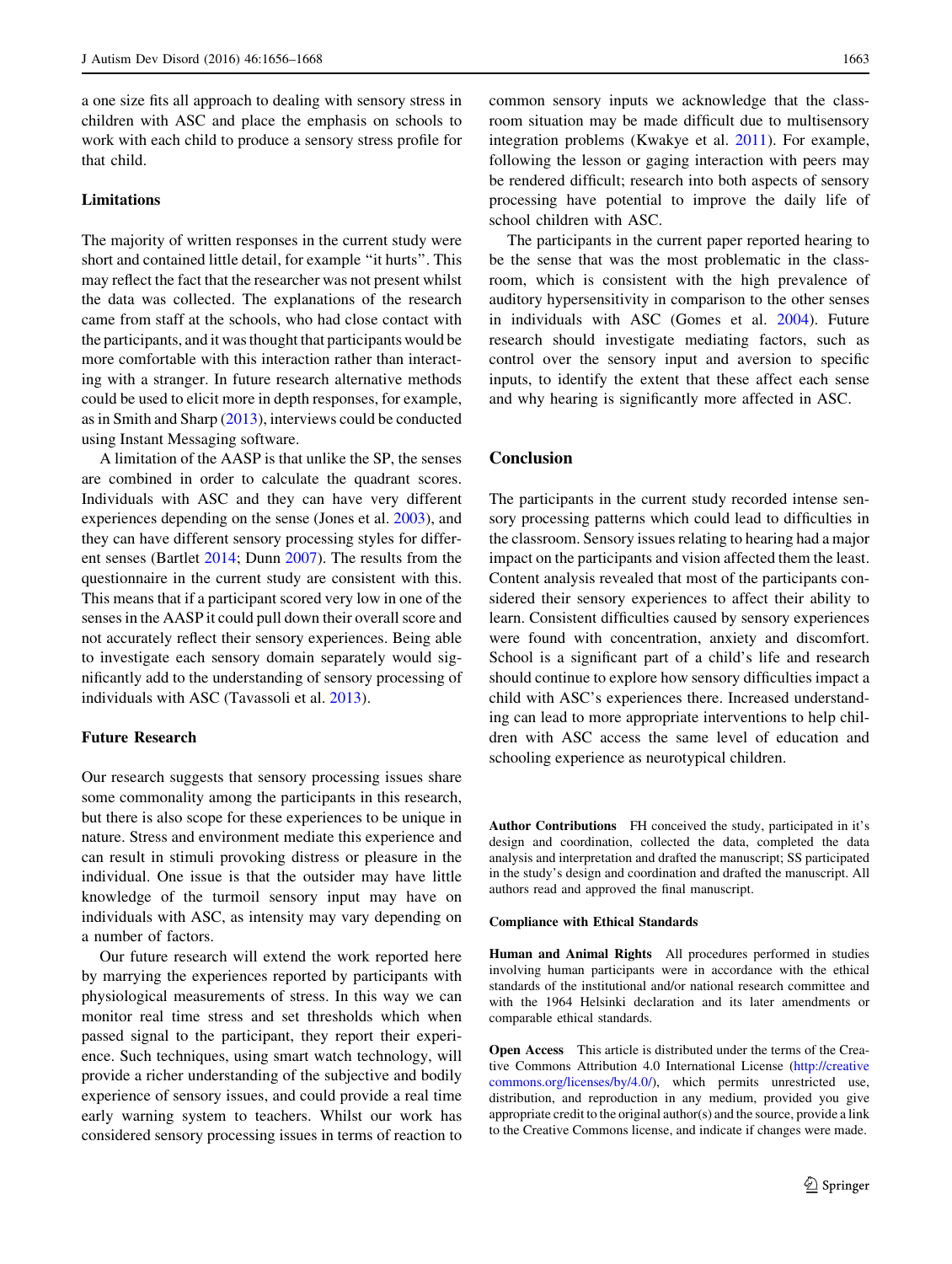## <span id="page-8-0"></span>Appendix 1: Questionnaire

To start with, please describe the 'typical' classroom that you use at school. You should mention the size of the room, average number of students and teachers in the room and any details about the environment you think are important

|        | ronment you think are important                                                                                         |   |                |   |   |   |   |   |                                                                         |
|--------|-------------------------------------------------------------------------------------------------------------------------|---|----------------|---|---|---|---|---|-------------------------------------------------------------------------|
| Touch  |                                                                                                                         |   |                |   |   |   |   |   |                                                                         |
|        | These questions are specifically about how touch difficulties affect<br>you in the typical classroom you have described |   |                |   |   |   |   |   |                                                                         |
|        | On a scale of $1-10$ (1 being the lowest and 10 being the highest),<br>how much does touch affect you?                  |   |                |   |   |   |   |   |                                                                         |
| 1      | 2                                                                                                                       | 3 | 4              | 5 | 6 | 7 | 8 | 9 | 10                                                                      |
|        | do they do this?                                                                                                        |   |                |   |   |   |   |   | Do you think these touch difficulties affect your learning? If yes, how |
|        | How does it make you feel when you experience these touch<br>difficulties?                                              |   |                |   |   |   |   |   |                                                                         |
|        | Do you think there any positives about how you experience touch<br>differences?                                         |   |                |   |   |   |   |   |                                                                         |
| Vision |                                                                                                                         |   |                |   |   |   |   |   |                                                                         |
|        | you in the typical classroom you have described.                                                                        |   |                |   |   |   |   |   | These questions are specifically about how vision difficulties affect   |
|        | On a scale of $1-10$ (1 being the lowest and 10 being the highest),<br>how much does vision affect you?                 |   |                |   |   |   |   |   |                                                                         |
| 1      | $\overline{c}$                                                                                                          | 3 | $\overline{4}$ | 5 | 6 | 7 | 8 | 9 | 10                                                                      |
|        | Do you think these vision difficulties affect your learning? If yes,<br>how do they do this?                            |   |                |   |   |   |   |   |                                                                         |
|        | How does it make you feel when you experience these vision<br>difficulties?                                             |   |                |   |   |   |   |   |                                                                         |
|        | Do you think there any positives about how you experience vision<br>differences?                                        |   |                |   |   |   |   |   |                                                                         |
|        | Hearing                                                                                                                 |   |                |   |   |   |   |   |                                                                         |
|        | you in the typical classroom you have described                                                                         |   |                |   |   |   |   |   | These questions are specifically about how hearing difficulties affect  |
|        | On a scale of $1-10$ (1 being the lowest and 10 being the highest),<br>how much does hearing affect you?                |   |                |   |   |   |   |   |                                                                         |
| 1      | $\overline{c}$                                                                                                          | 3 | $\overline{4}$ | 5 | 6 | 7 | 8 | 9 | 10                                                                      |
|        | how do they do this?                                                                                                    |   |                |   |   |   |   |   | Do you think these hearing difficulties affect your learning? If yes,   |
|        | How does it make you feel when you experience these hearing<br>difficulties?                                            |   |                |   |   |   |   |   |                                                                         |
|        | differences?                                                                                                            |   |                |   |   |   |   |   | Do you think there any positives about how you experience hearing       |
| Smell  |                                                                                                                         |   |                |   |   |   |   |   |                                                                         |
|        | These questions are specifically about how smell difficulties affect<br>you in the typical classroom you have described |   |                |   |   |   |   |   |                                                                         |
|        | On a scale of 1-10 (1 being the lowest and 10 being the highest),<br>how much does smell affect you?                    |   |                |   |   |   |   |   |                                                                         |
| 1      | 2                                                                                                                       | 3 | 4              | 5 | 6 | 7 | 8 | 9 | 10                                                                      |
|        | do they do this?                                                                                                        |   |                |   |   |   |   |   | Do you think these smell difficulties affect your learning? If yes, how |
|        | How does it make you feel when you experience these smell<br>difficulties?                                              |   |                |   |   |   |   |   |                                                                         |
|        |                                                                                                                         |   |                |   |   |   |   |   |                                                                         |

Do you think there any positives about how you experience smell differences?

### Appendix 2: The Coding Manual

See Tables 3, [4,](#page-9-0) [5](#page-9-0) and [6.](#page-9-0)

|  |  |  |  |  | <b>Table 3</b> The codes and code examples for question 1 |  |  |  |
|--|--|--|--|--|-----------------------------------------------------------|--|--|--|
|--|--|--|--|--|-----------------------------------------------------------|--|--|--|

| Code                                                            | Code description                                                                                                | Code example                                                                                                                       |
|-----------------------------------------------------------------|-----------------------------------------------------------------------------------------------------------------|------------------------------------------------------------------------------------------------------------------------------------|
| Reduction in<br>concentration                                   | Describes a reduction<br>in concentration or a<br>behaviour that would<br>mean a reduction in<br>concentration  | 6b Lose concentration<br>2c I get distracted                                                                                       |
| Misses parts of<br>lessons because<br>of a physical<br>response | A physical response to<br>hearing difficulties<br>that would lead to<br>missing parts of a<br>lesson            | 7b I sometimes miss<br>the explanations of<br>work because I put<br>fingers in my ears<br>1b Sometimes I have<br>to leave the room |
| Unable to hear                                                  | Describes an inability<br>to hear                                                                               | 2a Won't be able to<br>hear the teacher                                                                                            |
|                                                                 |                                                                                                                 | 1c I often don't<br>understand or<br>mishear tasks                                                                                 |
| Creates anxiety<br>about a specific<br>situation                | States 'anxiety' or<br>'worry' in relation to<br>a specific situation<br>where there is a<br>hearing difficulty | 3b Anxiety every time<br>I did cookery<br>because it was about<br>a certain teacher                                                |
|                                                                 |                                                                                                                 | 4a Only if worrying<br>about a fire drill                                                                                          |
| Sometimes                                                       | States 'sometimes' or<br>describes the issue of                                                                 | 2c Occasionally they<br>do                                                                                                         |
|                                                                 | as not being constant                                                                                           | 9b Only when I'm<br>stressed, or things go<br>wrong, don't like<br>being near people                                               |
| No                                                              | States 'no' and 'they                                                                                           | 1c They don't                                                                                                                      |
|                                                                 | don't' or describes<br>that it does not affect<br>their learning                                                | 4b I don't think it<br>affects my learning a<br>lot                                                                                |
| Inability to access<br>the board                                | Describes an inability<br>to access the board<br>for a purpose                                                  | 4b It affects me<br>writing information<br>from the smart board                                                                    |
|                                                                 |                                                                                                                 | 1c I cannot see the<br>board                                                                                                       |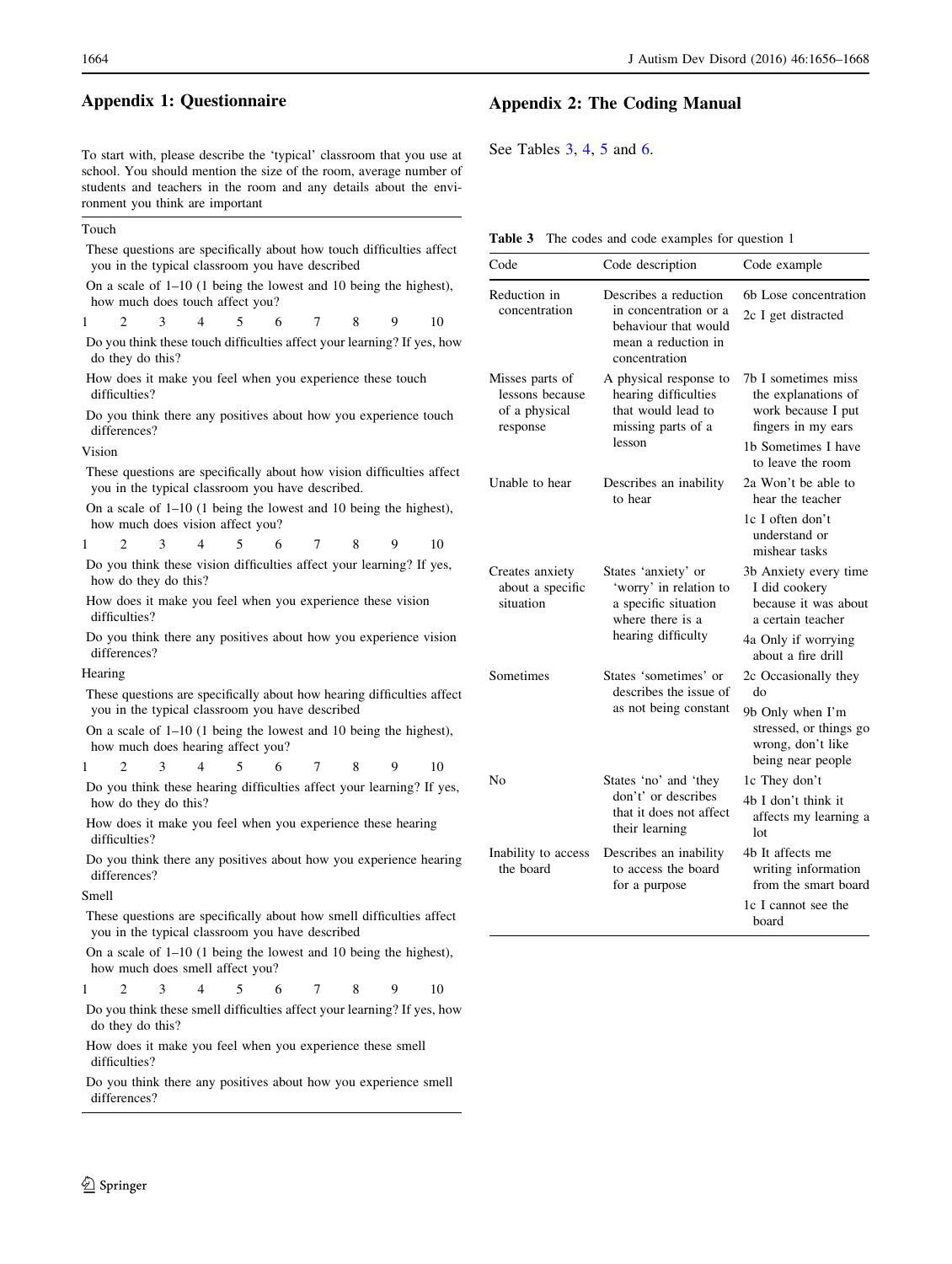<span id="page-9-0"></span>

|  |  |  |  |  | <b>Table 4</b> The codes and code examples for question 2 |  |  |  |
|--|--|--|--|--|-----------------------------------------------------------|--|--|--|
|--|--|--|--|--|-----------------------------------------------------------|--|--|--|

| Code                | Code description                                                      | Code example                                                                               |  |  |
|---------------------|-----------------------------------------------------------------------|--------------------------------------------------------------------------------------------|--|--|
| Frustrated          | States 'frustrated' or describes behaviour                            | 2a Frustrated                                                                              |  |  |
|                     | associated with frustration                                           | 2c I get frustrated with the thing that is making the noise                                |  |  |
| Anxious             | Describes a state associated with anxiety                             | 4a Scared                                                                                  |  |  |
|                     |                                                                       | 3b Anxious                                                                                 |  |  |
| Physical discomfort | Describes a physical discomfort                                       | 3c The scraping sound makes my tummy feel strange                                          |  |  |
|                     |                                                                       | 3c It hurts                                                                                |  |  |
| Uncomfortable       | States 'uncomfortable'                                                | 1b Uncomfortable                                                                           |  |  |
|                     |                                                                       | 9 <sub>b</sub> Uncomfortable                                                               |  |  |
| Annoyed             | States 'annoyed'                                                      | 2b Annoyed that other people are distracting me from my learning                           |  |  |
|                     |                                                                       | 1c Annoyed                                                                                 |  |  |
|                     | Doesn't have an effect Describes no effect, everything stays the same | 4b It doesn't affect me                                                                    |  |  |
|                     |                                                                       | 5b No change, not really a difficulty                                                      |  |  |
| Positive reaction   | Describes a positive reaction                                         | 2b They can make me feel happy, depends on the situation                                   |  |  |
|                     |                                                                       | 2c Sometimes I find the behaviour of the other kids moving around/<br>messing around funny |  |  |

Table 5 The codes and code examples found for question 3

| Code           | Description                                                | Code examples                                                |
|----------------|------------------------------------------------------------|--------------------------------------------------------------|
| N <sub>0</sub> | States 'No'                                                | 3a No                                                        |
|                |                                                            | 9b No                                                        |
| Yes            | Describes something positive about the sensory differences | 2b I think sometimes it can be relaxing and take stress away |
|                |                                                            | 8b I know what's going on because my hearing is really good  |
| Don't know     | States 'don't know' or 'not sure'                          | 4a Not sure                                                  |
|                |                                                            | 7 <sub>b</sub> Don't know                                    |

Table 6 The codes and code examples found within the 'Yes' code for question 3

| Code                                     | Description                                                                                                                  | Code examples                                                                                         |
|------------------------------------------|------------------------------------------------------------------------------------------------------------------------------|-------------------------------------------------------------------------------------------------------|
| The sensory input produces a<br>positive | An example of sensory input being processed and<br>resulting in a positive                                                   | 2c Sometimes it feels good to give someone a hug<br>2b Sometimes the smell is nice and makes me relax |
| A positive comes as a side<br>effect     | A positive does not directly come from the sensory input<br>but instead comes as a side effect of how this is<br>experienced | 8b I know what's going on because my hearing is<br>really good<br>1c You know what bothers you        |

### Appendix 3: Comments that Appear in the Code **Other**

See Tables [7](#page-10-0) and [8.](#page-10-0)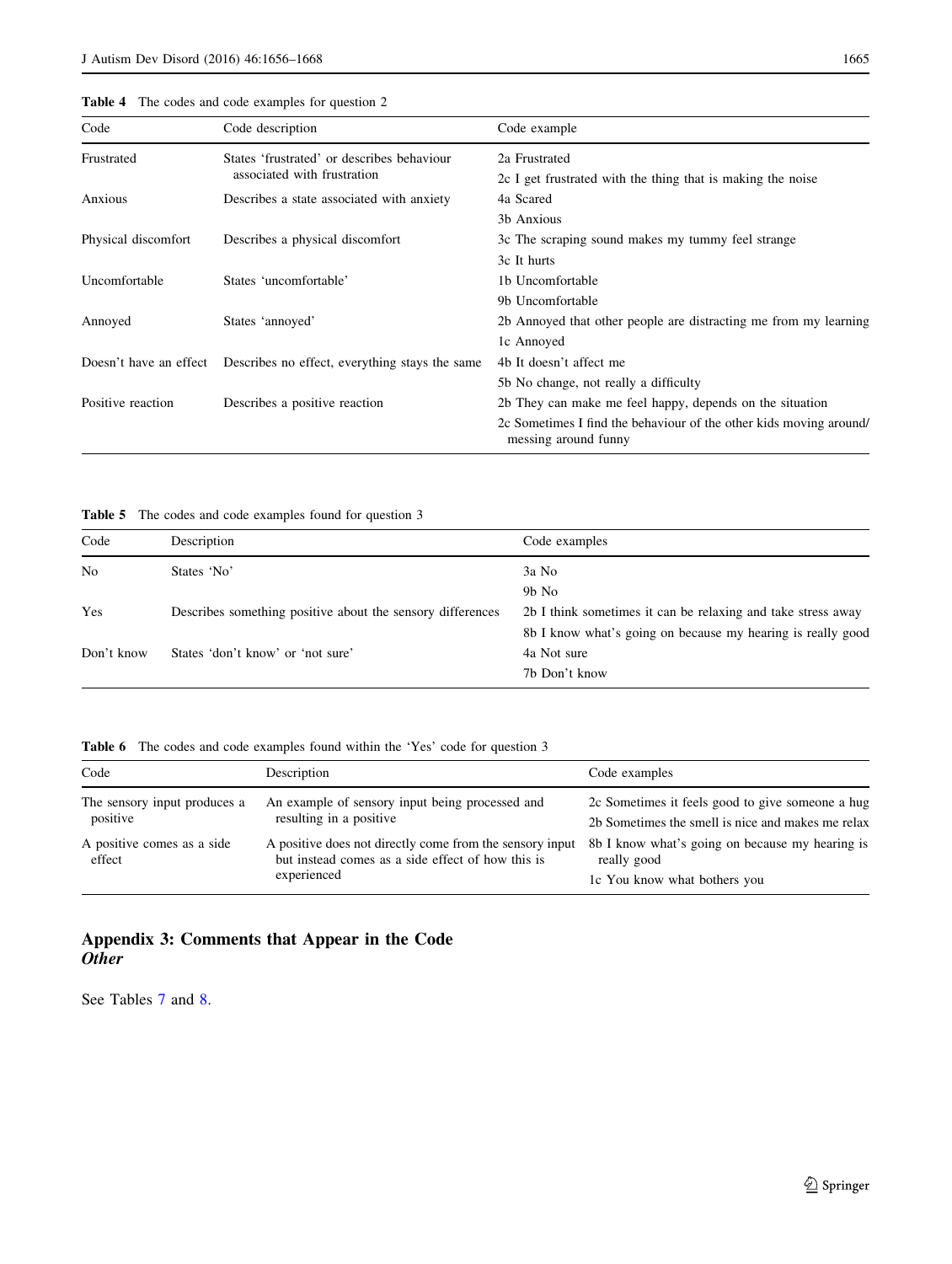<span id="page-10-0"></span>

| Code  | Description               | The comments for each sense                                                                                                                                                                                                      |                         |                      |                                |  |  |
|-------|---------------------------|----------------------------------------------------------------------------------------------------------------------------------------------------------------------------------------------------------------------------------|-------------------------|----------------------|--------------------------------|--|--|
|       |                           | Hearing                                                                                                                                                                                                                          | Touch                   | Vision               | Smell                          |  |  |
| Other | fit into an existing code | Only appears once and does not 4a Sometimes people whisper and I don't know what they<br>are talking about<br>8b When I am in mainstream classrooms I can hear lots of 2c Fuzzy<br>conversation/noise and it makes me feel tired | la It makes<br>me cross | 7b I<br>get<br>tired | la Yes, if it's<br>a bad smell |  |  |

Table 8 The comments found in the code 'other' for question 2 for hearing, touch, vision and smell

| Code  | Description                                                    | The comments for each sense              |                                                                                                                                           |                                                          |                                                                   |  |
|-------|----------------------------------------------------------------|------------------------------------------|-------------------------------------------------------------------------------------------------------------------------------------------|----------------------------------------------------------|-------------------------------------------------------------------|--|
|       |                                                                | Hearing                                  | Touch                                                                                                                                     | Vision                                                   | Smell                                                             |  |
| Other | Only appears once and<br>does not fit into an<br>existing code | 3c NO                                    | 5b Why is this person here?                                                                                                               | 4a I find it hard to<br>concentrate                      | 2b It can make me feel nice,<br>depending on what the<br>smell is |  |
|       |                                                                | 7b Don't know                            | 5b Where has their hand<br>been?                                                                                                          | 2b They make me feel<br>sad, depends on the<br>situation | 2a Wish it would go away                                          |  |
|       |                                                                | 3a I feel like<br>huffing and<br>puffing | 2c I'm scared that I might<br>barge into someone or<br>step on their foot and then<br>they will tell on me and I<br>will get into trouble | 1c Annoyed                                               | 4a Not too worried                                                |  |
|       |                                                                |                                          | 1a Cross                                                                                                                                  |                                                          | 3b Get used to it in a little                                     |  |
|       |                                                                |                                          | 3b Annoyed                                                                                                                                |                                                          | while                                                             |  |
|       |                                                                |                                          | 9b Even more stressed                                                                                                                     |                                                          |                                                                   |  |
|       |                                                                |                                          | 2c I feel very agitated                                                                                                                   |                                                          |                                                                   |  |
|       |                                                                |                                          | 2b Uncomfortable                                                                                                                          |                                                          |                                                                   |  |
|       |                                                                |                                          | 2a Am okay, doesn't make<br>me feel bad                                                                                                   |                                                          |                                                                   |  |

### References

- American Psychiatric Association. (2000). Diagnostic and statistical manual of mental disorders (4th ed., Text Revision (DSM-IV-TR)). Washington, DC. doi:[10.1176/appi.books.9780890423349](http://dx.doi.org/10.1176/appi.books.9780890423349).
- American Psychiatric Association. (2013). Diagnostic and statistical manual of mental disorders (5th ed.). Washington, DC. doi:[10.](http://dx.doi.org/10.1176/appi.books.9780890425596.744053) [1176/appi.books.9780890425596.744053](http://dx.doi.org/10.1176/appi.books.9780890425596.744053).
- Ashburner, J., Bennett, L., Rodger, S., & Ziviani, J. (2013). Understanding the sensory experiences of young people with autism spectrum disorder: A preliminary investigation. Australian Occupational Therapy Journal, 60, 171–180. doi:[10.](http://dx.doi.org/10.1111/1440-1630.12025) [1111/1440-1630.12025](http://dx.doi.org/10.1111/1440-1630.12025).
- Ashburner, J., Ziviani, J., & Rodger, S. (2008). Sensory processing and classroom emotional, behavioral, and educational outcomes in children with autism spectrum disorder. American Journal of Occupational Therapy, 62, 564–573. doi[:10.5014/](http://dx.doi.org/10.5014/ajot.62.5.564) [ajot.62.5.564.](http://dx.doi.org/10.5014/ajot.62.5.564)
- Attwood, T. (1998). Aspergers syndrome: A guide for parents and professionals. London: Jessica Kingsley Publisher.
- Baranek, G. T., David, F. J., Poe, M. D., Stone, W. L., & Watson, L. R. (2006). Sensory Experiences Questionnaire: Discriminating sensory features in young children with autism, developmental delays, and typical development. Journal of Child Psychology

and Psychiatry, 47, 591–601. doi:[10.1111/j.1469-7610.2005.](http://dx.doi.org/10.1111/j.1469-7610.2005.01546.x) [01546.x.](http://dx.doi.org/10.1111/j.1469-7610.2005.01546.x)

- Bartlet, H. (2014). What is sensory integration? Huntingdon: Presentation at Oak Tree Centre.
- Ben-Sasson, A., Cermak, S. A., Orsmond, G. I., Tager-Flusberg, A., Carter, A. S., Kadlec, M. B., & Dunn, W. (2007). Extreme sensory modulation behaviors in toddlers with autism spectrum disorders. American Journal of Occupational Therapy, 61, 584–592. doi:[10.5014/ajot.61.5.584](http://dx.doi.org/10.5014/ajot.61.5.584).
- Brown, C., & Dunn, W. (2002a). The Adolescent/Adult Sensory Profile: Self questionnaire. San Antonio, TX: Pearson.
- Brown, C., & Dunn, W. (2002b). The Adolescent/Adult Sensory Profile: User's manual. San Antonio, TX: Psychological Corporation.
- Brown, N. B., & Dunn, W. (2010). Relationship between context and sensory processing in children with autism. American Journal of Occupational Therapy, 64, 474–483. doi[:10.5014/ajot.2010.](http://dx.doi.org/10.5014/ajot.2010.09077) [09077](http://dx.doi.org/10.5014/ajot.2010.09077).
- Carrington, S., & Graham, L. (2001). Perceptions of school by two teenage boys with Asperger syndrome and their mothers: A qualitative study. Autism, 5(1), 37–48. doi[:10.1177/](http://dx.doi.org/10.1177/1362361301005001004) [1362361301005001004.](http://dx.doi.org/10.1177/1362361301005001004)
- Cascio, C., McGlone, F., Folger, S., Tannan, V., Baranek, G., Pelphrey, K. A., & Essick, G. (2008). Tactile perception in adults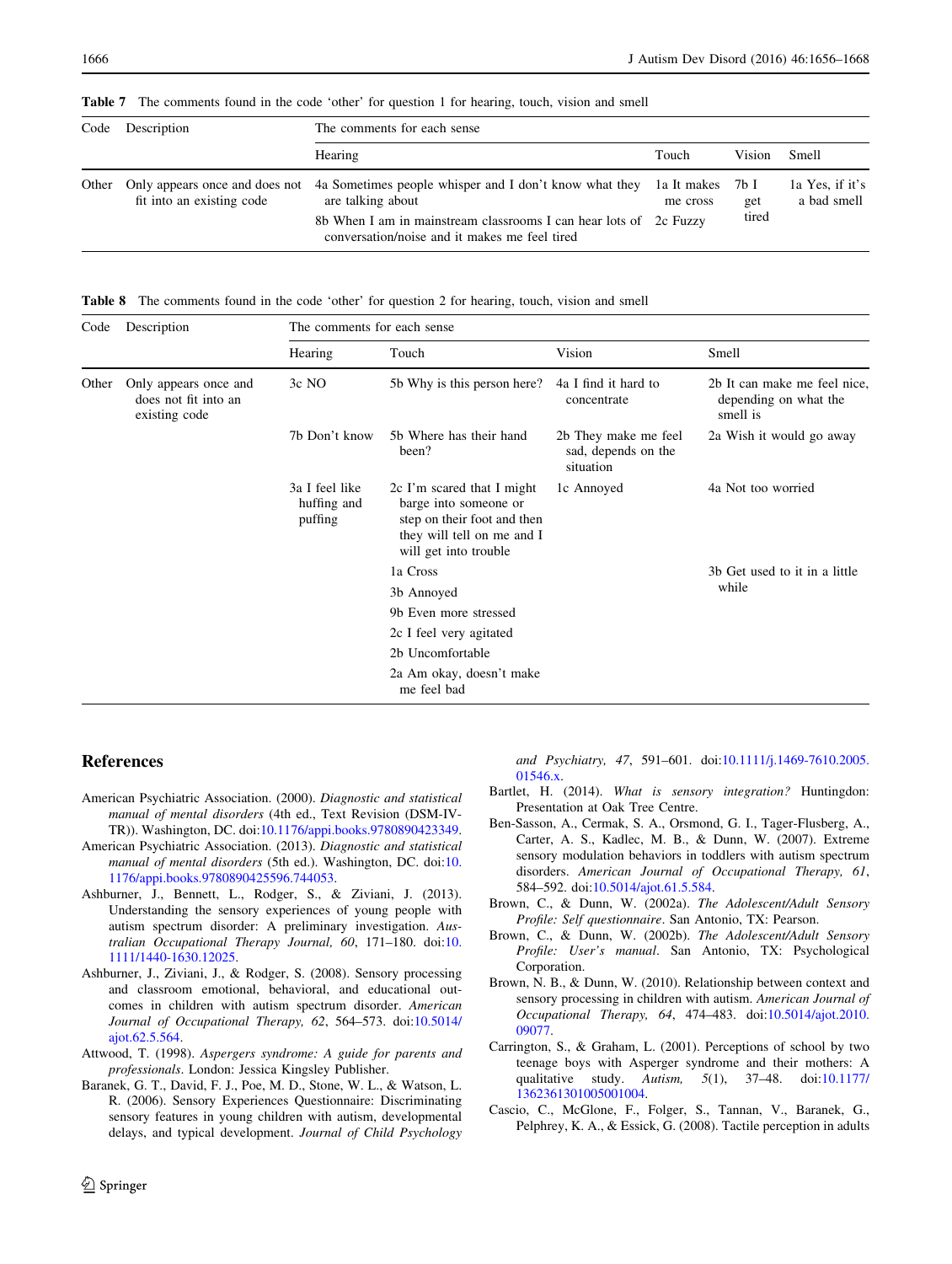<span id="page-11-0"></span>with autism: A multidimensional psychophysical study. Journal of Autism and Developmental Disorders, 38, 127–137. doi:[10.](http://dx.doi.org/10.1007/s10803-007-0370-8) [1007/s10803-007-0370-8](http://dx.doi.org/10.1007/s10803-007-0370-8).

- Chamak, B., Bonniau, B., Jaunay, E., & Cohen, D. (2008). What can we learn about autism from autistic persons? Psychotherapy and Psychosomatics, 77, 271–279. doi[:10.1159/000140086](http://dx.doi.org/10.1159/000140086).
- Connor, M. (2012). Asperger syndrome (autistic spectrum disorder) and the self-reports of comprehensive school students. Educational Psychology in Practice: Theory, Research and Practice in Educational Psychology, 16, 285–296. doi:[10.1080/713666079.](http://dx.doi.org/10.1080/713666079)
- Crane, L., Goddard, L., & Pring, L. (2009). Sensory processing in adults with autism spectrum disorders. Autism, 13, 215–228. doi[:10.1177/1362361309103794.](http://dx.doi.org/10.1177/1362361309103794)
- Dawson, G., & Watling, R. (2000). Interventions to facilitate auditory, visual, and motor integration in autism: A review of the evidence. Journal of Autism and Developmental Disorders, 30, 415–421. doi[:10.1023/A:1005547422749.](http://dx.doi.org/10.1023/A:1005547422749)
- Desimone, R., & Duncan, J. (1995). Neural mechanisms of selective visual attention. Annual Review of Neuroscience, 18, 193–222. doi[:10.1146/annurev.ne.18.030195.001205](http://dx.doi.org/10.1146/annurev.ne.18.030195.001205).
- DfES. (2001). Special educational needs code of practice. Nottinghamshire: DfES Publications.
- Dunn, W. (1999). The sensory profile: User's manual. San Antonio, TX: Psychological Corporation.
- Dunn, W. (2007). Supporting children to participate successfully in everyday life by using sensory processing knowledge. Infants & Young Children, 20, 84–101. doi[:10.1097/01.IYC.0000264477.](http://dx.doi.org/10.1097/01.IYC.0000264477.05076.5d) [05076.5d.](http://dx.doi.org/10.1097/01.IYC.0000264477.05076.5d)
- Fernández-Andrés, M. I., Pastor-Cerezuela, G., Sanz-Cervera, P., & Tárraga-Mínguezc, R. (2015). A comparative study of sensory processing in children with and without autism spectrum disorder in the home and classroom environments. Research in Developmental Disabilities, 38, 202–212. doi:[10.1016/j.ridd.](http://dx.doi.org/10.1016/j.ridd.2014.12.034) [2014.12.034](http://dx.doi.org/10.1016/j.ridd.2014.12.034).
- Finlay, W. M., & Lyons, E. (2001). Methodological issues in interviewing and using self-report questionnaires with people with mental retardation. Psychological Assessment, 13, 319. doi[:10.1037/1040-3590.13.3.319.](http://dx.doi.org/10.1037/1040-3590.13.3.319)
- Foxe, J. J., Molholm, S., Del Bene, V. A., Frey, H. P., Russo, N. N., Blanco, D., et al. (2015). Severe multisensory speech integration deficits in high-functioning school-aged children with autism spectrum disorder (ASD) and their resolution during early adolescence. Cerebral Cortex, 25, 298–312. doi:[10.1093/cercor/bht213.](http://dx.doi.org/10.1093/cercor/bht213)
- Gaus, V. L. (2011). Living well on the spectrum: How to use your strengths to meet the challenges of asperger syndrome/high functioning autism. New York: The Guildford Press.
- Gerland, G. (2003). A real person: Life on the outside. London: Souvenir Press.
- Gomes, E., Rotta, N. T., Pedroso, F. S., Sleifer, P., & Danesi, M. C. (2004). Auditory hypersensitivity in children and teenagers with autistic spectrum disorder. Arquivos de Neuro-Psiquiatria, 62, 797–802. doi:[10.1590/S0004-282X2004000500011](http://dx.doi.org/10.1590/S0004-282X2004000500011).
- Grandin, T. (2014). An inside view of autism. Indiana Resource Center for Autism. Retrieved August 1st, 2014, from [http://www.](http://www.iidc.indiana.edu/index.php?pageId=595) [iidc.indiana.edu/index.php?pageId=595.](http://www.iidc.indiana.edu/index.php?pageId=595)
- Hilton, C. L., Harper, J. D., Kueker, R. H., Lang, A. R., Abbacchi, A. M., Todorov, A., & LaVesser, P. D. (2010). Sensory responsiveness as a predictor of social severity in children with high functioning autism spectrum disorders. Journal of Autism and Developmental Disorders, 40, 937–945. doi:[10.1007/s10803-](http://dx.doi.org/10.1007/s10803-010-0944-8) [010-0944-8.](http://dx.doi.org/10.1007/s10803-010-0944-8)
- Humphrey, N., & Lewis, S. (2008). 'Make me normal': The views and experiences of pupils on the autistic spectrum in mainstream secondary schools. Autism, 12, 23–46. doi[:10.1177/](http://dx.doi.org/10.1177/1362361307085267) [1362361307085267.](http://dx.doi.org/10.1177/1362361307085267)
- Jones, R., Quigney, C., & Huws, J. (2003). First-hand accounts of sensory perceptual experiences in autism: A qualitative analysis. Journal of Intellectual and Developmental Disability, 28, 112–121. doi:[10.1080/1366825031000147058](http://dx.doi.org/10.1080/1366825031000147058).
- Kern, J. K., Trivedi, M. H., Garver, C. R., Grannemann, B. D., Andrews, A. A., Savla, J. S., et al. (2006). The pattern of sensory processing abnormalities in autism. Autism, 10, 480–494. doi:[10.](http://dx.doi.org/10.1177/1362361306066564) [1177/1362361306066564](http://dx.doi.org/10.1177/1362361306066564).
- Kwakye, L. D., Foss-Feig, J. H., Cascio, C. J., Stone, W. L., & Wallace, M. T. (2011). Altered auditory and multisensory temporal processing in autism spectrum disorders. Frontiers in Integrative Neuroscience, 4, 1–11. doi[:10.3389/fnint.2010.00129](http://dx.doi.org/10.3389/fnint.2010.00129).
- Lai, M. C., Lombardo, M. V., Pasco, G., Ruigrok, A. N. V., Wheelwright, S. J., Sadek, S. A., et al. (2011). A behavioural comparison of male and female adults with high functioning autism spectrum conditions. PLoS One,. doi[:10.1371/journal.](http://dx.doi.org/10.1371/journal.pone.0020835) [pone.0020835](http://dx.doi.org/10.1371/journal.pone.0020835).
- Leekam, S. R., Nieto, C., Libby, S. J., Wing, L., & Gould, J. (2007). Describing the sensory abnormalities of children and adults with autism. Journal of Autism and Developmental Disorders, 37, 894–910. doi:[10.1007/s10803-006-0218-7.](http://dx.doi.org/10.1007/s10803-006-0218-7)
- Marks, D. R., & Yardley, L. (2004). Research methods for clinical and health psychology. London: Sage Publications.
- Miller, L. J., Coll, J. R., & Schoen, S. A. (2007). A randomised controlled pilot study of the effectiveness of occupational therapy for children with sensory modulation disorder. American Journal of Occupational Therapy, 61, 228. doi:[10.5014/ajot.61.](http://dx.doi.org/10.5014/ajot.61.2.228) [2.228](http://dx.doi.org/10.5014/ajot.61.2.228).
- Moore, D. J. (2015). Acute pain experience in individuals with autism spectrum disorders: A review. Autism, 19, 387–399. doi[:10.1177/](http://dx.doi.org/10.1177/1362361314527839) [1362361314527839.](http://dx.doi.org/10.1177/1362361314527839)
- Myles, B. S., Ferguson, H., & Hagiwara, T. (2007). Using a personal digital assistant to improve the recording of homework assignments by an adolescent with Asperger syndrome. Focus on Autism and Other Developmental Disabilities, 22, 96-99. doi:[10.](http://dx.doi.org/10.1177/10883576070220021001) [1177/10883576070220021001](http://dx.doi.org/10.1177/10883576070220021001).
- Nader, R., Oberlander, T. F., Chambers, C. T., & Craig, K. D. (2004). Expression of pain in children with autism. The Clinical Journal of Pain, 20, 88–97. doi[:10.1097/00002508-200403000-00005](http://dx.doi.org/10.1097/00002508-200403000-00005).
- Orekhova, E. V., Stroganova, T. A., Prokofyev, A., Nygren, G., Gillberg, C., & Elam, M. (2008). Sensory gating in young children with autism: Relation to age, IQ and EEG gamma oscillations. Neuroscience Letters, 434, 218–223. doi:[10.1016/j.](http://dx.doi.org/10.1016/j.neulet.2008.01.066) [neulet.2008.01.066](http://dx.doi.org/10.1016/j.neulet.2008.01.066).
- Prince-Hughes, D. (2002). Aquamarine blue 5: Personal stories of college students with autism. Athens, OH: Ohio University Press.
- Reynolds, S., & Lane, S. J. (2008). Diagnostic validity of sensory over-responsivity: A review of the literature and case reports. Journal of Autism and Developmental Disorders, 38, 516–529. doi[:10.1007/s10803-007-0418-9](http://dx.doi.org/10.1007/s10803-007-0418-9).
- Robertson, A. E., & Simmons, D. R. (2015). The sensory experiences of adults with autism spectrum disorder: A qualitative analysis. Perception, 44, 569–586. doi:[10.1068/p7833.](http://dx.doi.org/10.1068/p7833)
- Schaaf, C. P., & Zoghbi, H. Y. (2011). Solving the Autism puzzle a few pieces at a time. Neuron, 70, 806–808. doi[:10.1016/j.neuron.](http://dx.doi.org/10.1016/j.neuron.2011.05.025) [2011.05.025](http://dx.doi.org/10.1016/j.neuron.2011.05.025).
- Smith, R. S., & Sharp, J. (2013). Fascination and isolation: A grounded theory exploration of unusual sensory experiences in adults with Asperger syndrome. Journal of Autism and Developmental Disorders, 43, 891–910. doi:[10.1007/s10803-012-](http://dx.doi.org/10.1007/s10803-012-1633-6) [1633-6](http://dx.doi.org/10.1007/s10803-012-1633-6).
- Tantam, D. (2012). Autism spectrum disorders through the life span. London: Jessica Kingsley Publishers.
- Tavassoli, T., Miller, L. J., Schoen, S. A., Nielson, D. M., & Baron-Cohen, S. (2013). Sensory over-responsivity in adults with